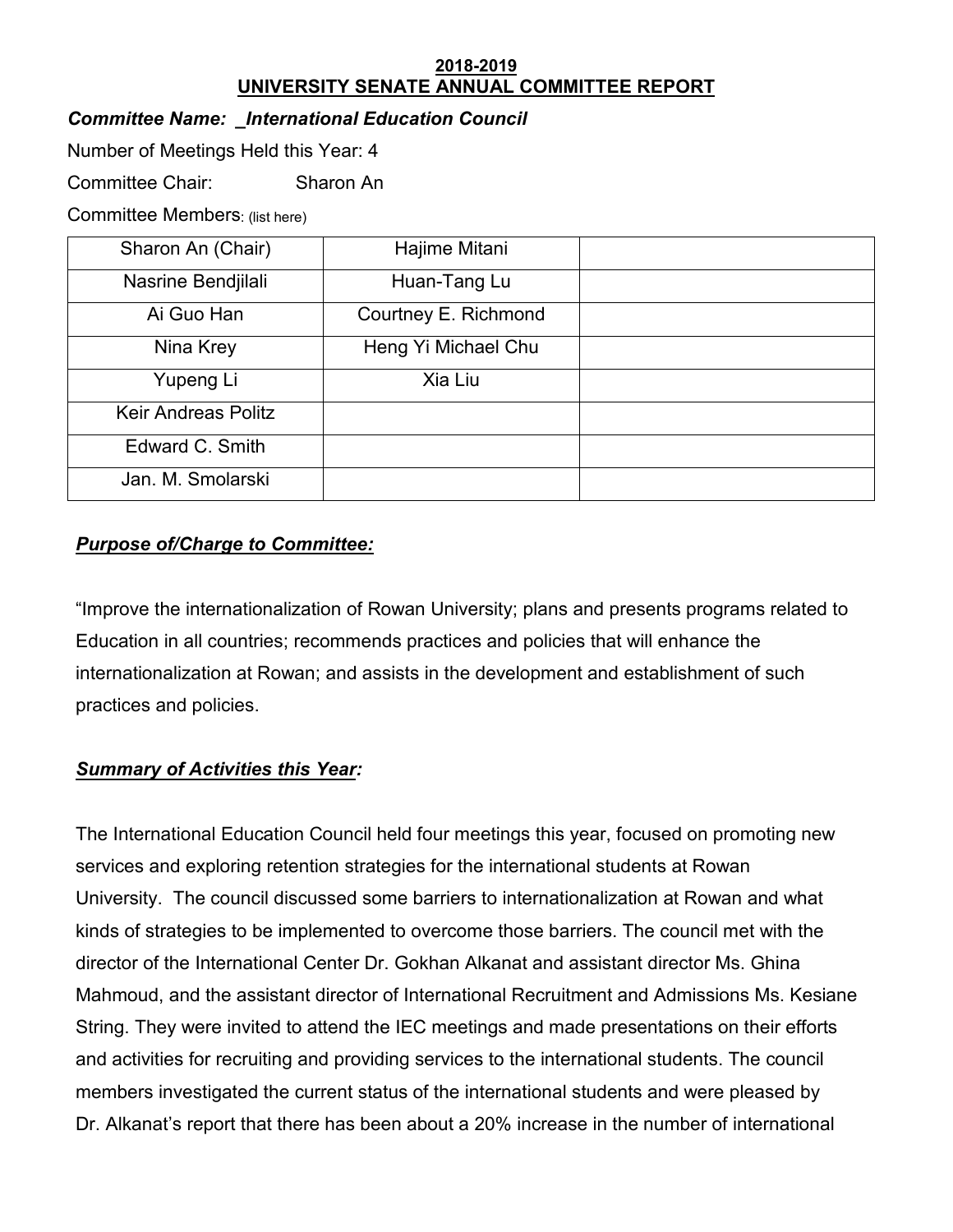students at Rowan; about 50% undergraduate students and 50% graduate students. The International Center would like to have about 5% of all Rowan Students be international students, which would be about 1000 students. Currently, our percentage of students who are international students is still very low, compared to other comparable institutions. Most of our international students come from India, China and Saudi Arabia. There are students from 42 other countries, but significantly fewer students come from each individual country after these top three.

To have more international students for diversity on Rowan campus, a lot more efforts need to be made. The council discussed with these directors about the current barriers and challenges, such as unusual requirements that make it difficult for international students to apply and come to Rowan. The key is to break down barriers and make the pathway much easier for international students to apply and successfully come to Rowan. The goal is to make Rowan University one of the best universities in the country for the international students.

The IEC investigated the current practices and services provided to the international students and the findings show that brief orientations from different areas or offices are offered when students first arrive, and some peer mentoring activities are provided. During the year, there are some social events, trips to cities and shopping, employment workshops offered to the international students. Currently there is one active international student club with about 30 active members. It is organized by students who run the club and events, as well as supported by the International Center.

This year the council also had some discussion on the Study Abroad program based on the presentation from Dr. Alkanat, regarding the issues that there is no funding available for lowincome students to study abroad and fewer than 2% of Rowan students study abroad. The council members thought that more information is needed to understand barriers in this area.

The International Education council also examined some newly created internationally-focused academic programs, such as Area Studies which includes Latin American Study, Asian Study, European Study, and the fast growing International Studies Program which now has about 70 majors and more than one hundred minors. The council strongly supports these programs as they really help to promote internationalization at Rowan university.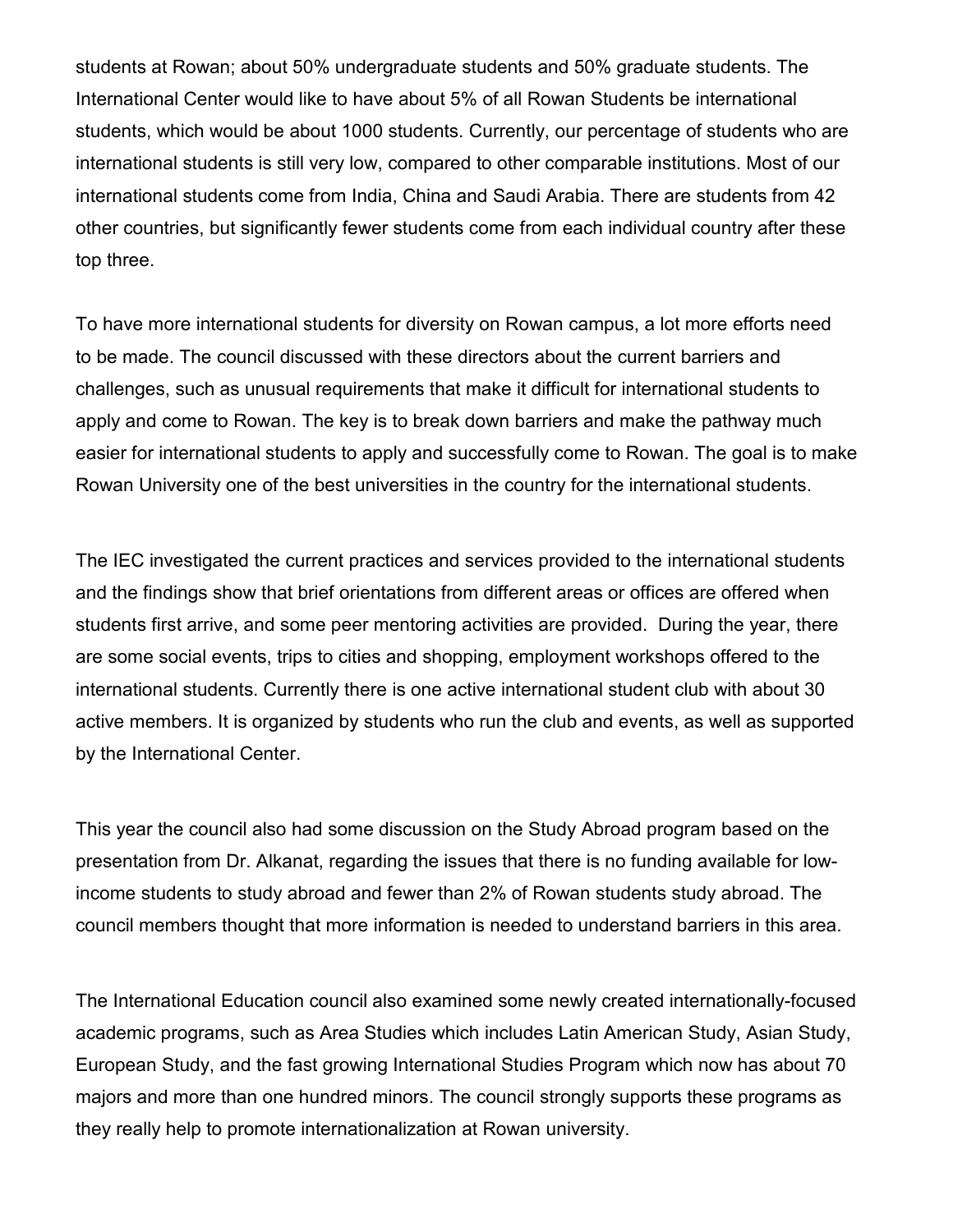### **2018-2019 COMMITTEE SUGGESTIONS & RECOMMENDATIONS**

#### **SUGGESTIONS:**

The council members deem that in spite of a lot of efforts have been made in the past year, the percentage of international students at Rowan is still very low. Therefore, much more resources are needed to develop more efficient strategies to recruit much more international students. It was suggested that some Asian faculty members at Rowan have a lot of connections with the universities in their own countries and they could be good resources for recruiting much more international students. At the same time, more special programs and new services for the international students need to be established on campus to help the international students adapt well to the American educational learning environment. The frequency of those existing events, trips, programs offered to the international students should be increased in order to help further assimilate the international students and help them adjust to the new cultural and social environment.

#### **RECOMMENDATIONS:**

In coordination with International Center, explore the development of resources, organize and promote more internationally-focused events, clubs, programs for the international students. These students, when they first arrive from foreign countries, come across culture shock, language barriers, research difficulties. Currently, there is a special writing program for the international students. The library instruction programs for the international students which were successfully conducted in the previous years should be resumed as many international students benefitted a lot from learning how to use scholarly resources for their academic courses and class projects through the library instruction sessions which were specially designed to accommodate their various levels of language proficiency and different learning needs. The council members deem that retention of the existing international students is equally important as recruiting. For this purpose, to outreach and offer special support to the international students are critically important to retain them and attract more international students to Rowan University. Reestablishing faculty guided mentor program is recommended as we did it before. The goal is to make Rowan University one of the best universities in the country for international students.